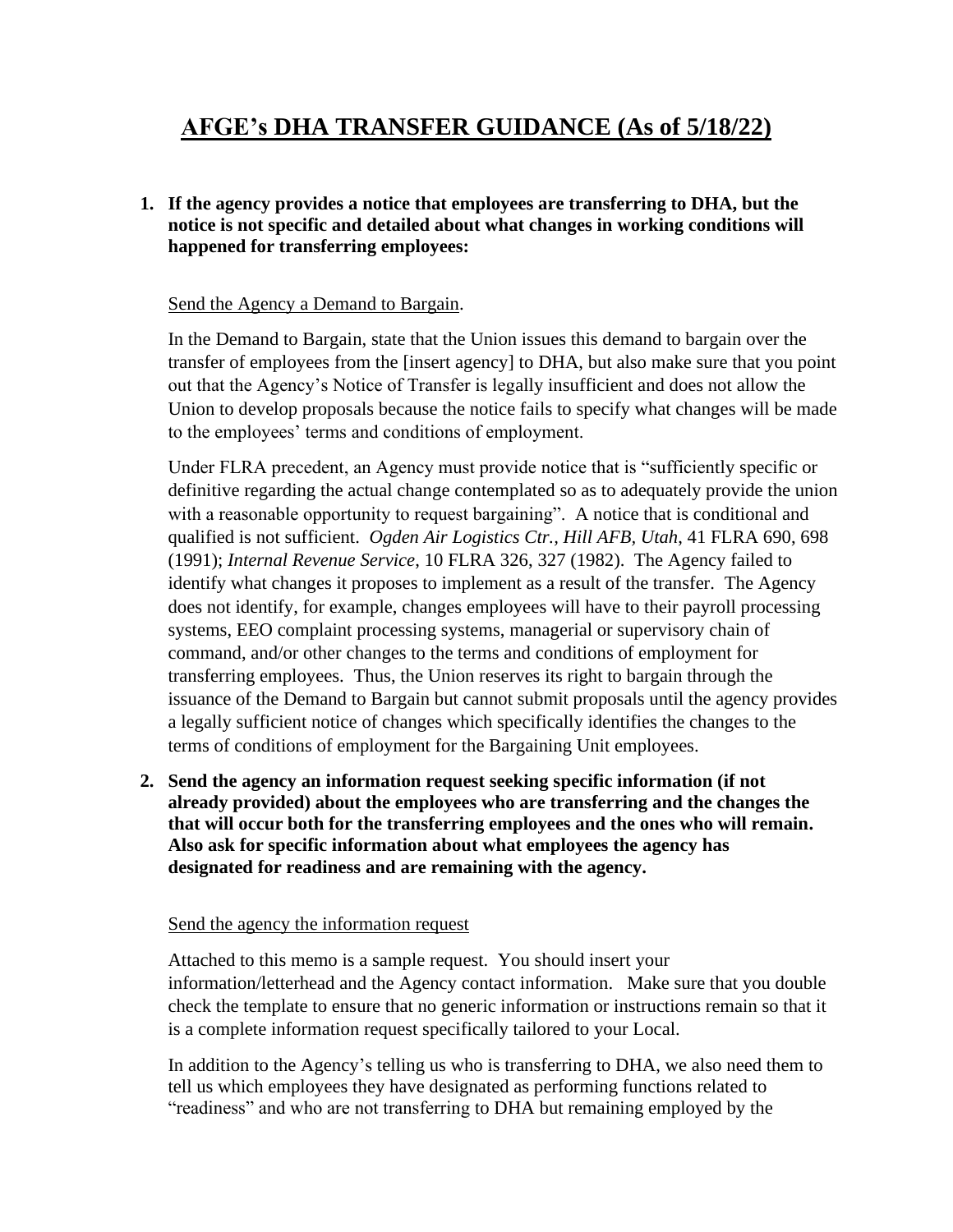Agency. There may be changes related to those employees as well even though the agency does not identify or mention this in the Notice of Transfer of Function.

## **3. Ask the Agency to Provide the following additional information. If they will not provide it, then modify the provided formal information request to request it:**

- What DHA market/organization are the employees being transferred to?
- What other MTFs are transferring to the DHA market/organization?
- What is the number of employees from other MTFs who are transferring?
- Whether the employees who are transferring from other MTFs are represented by a labor organization?
- Please identify the other labor organizations and the employees (numbers and types) they represent?
- What is the HR structure after realignment and how will employees be able to contact HR?

# **4. Here are some sample proposal topics for bargaining with your activity:**

- Continued access to personnel records;
- Continued access to timekeeping/financial records;
- Process/Timeframes for transferring TSP Loan information to DHA;
- Further Town Halls as more information is provided to the "losing" activity regarding DHA;
- Process and Procedures regarding transfer or continued enrollment of educational classes/certifications currently conducted by the "losing" activity or third party for which the "losing" activity is currently financially responsible.
- Process and Procedure for transferring leave requests/granted leave from the "losing" activity to DHA.
- Training on computer systems/programs required by DHA that are not currently required by the 'losing' activity.
- Training on processes and procedures that the transferred employees will need to know "Day 1" after transfer to DHA.
- Specific timelines on the transfer, and notification to the employees on what actions are to occur on which specific days leading up to the final day of the transfer to DHA. (Reminder: you do not have the ability to bargain with DHA as they are not the employer, so you cannot bargain the actions that occur posttransfer at this juncture.)

If you're having problems drafting a proposal to fit your specific authority and/or situation contact AFGE HQ's FSED through Franklyn Fragomene.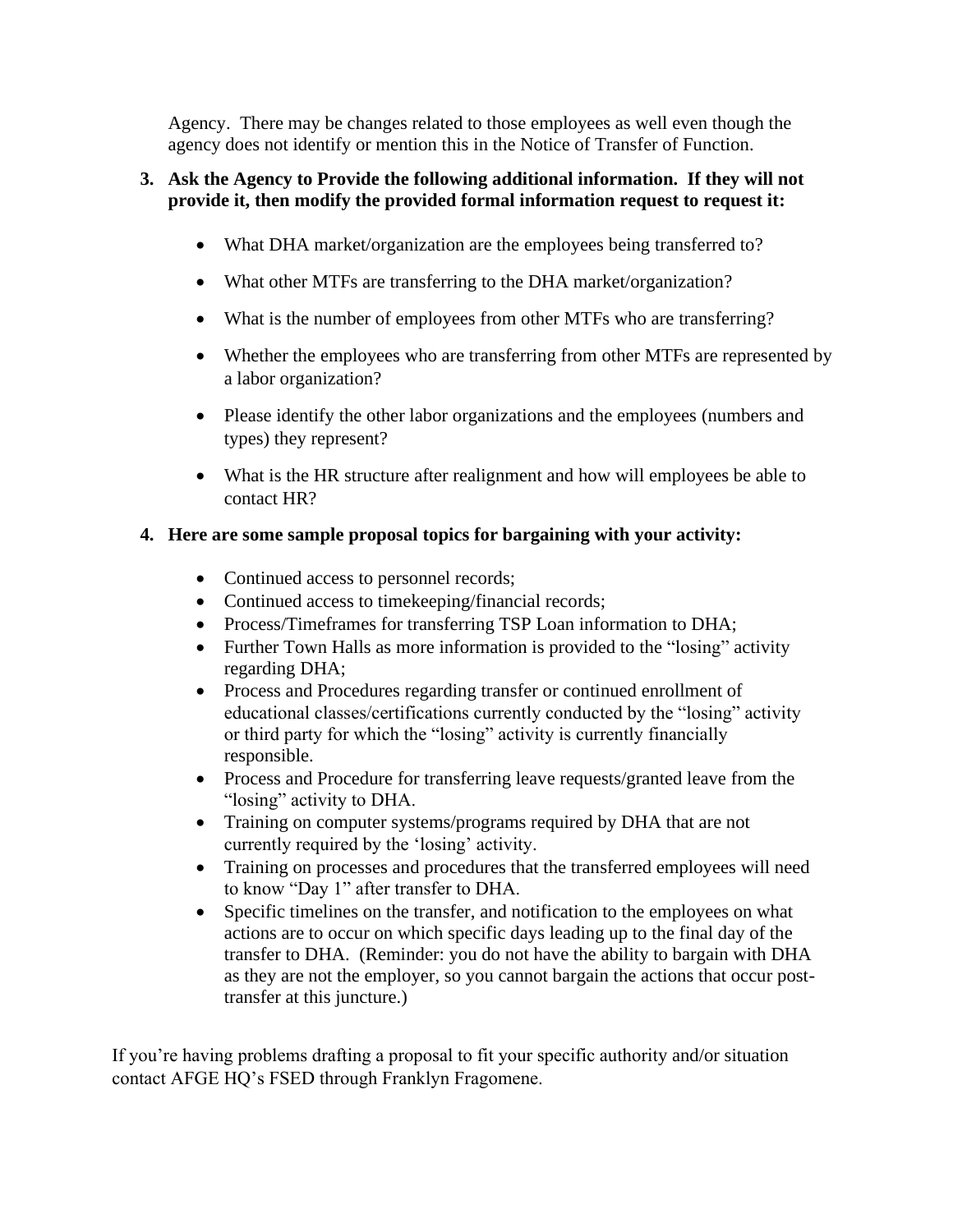This guidance is accurate as of the date of this memo. The guidance may be modified or updated based on new information or developments.

If you have any questions or concerns regarding the instructions to this DHA Transfer Guidance Memorandum or regarding the template request below, please contact Cathie McQuiston at [mcquic@afge.org,](mailto:mcquic@afge.org) or Franklyn Fragomene at [fragof@afge.org.](mailto:fragof@afge.org)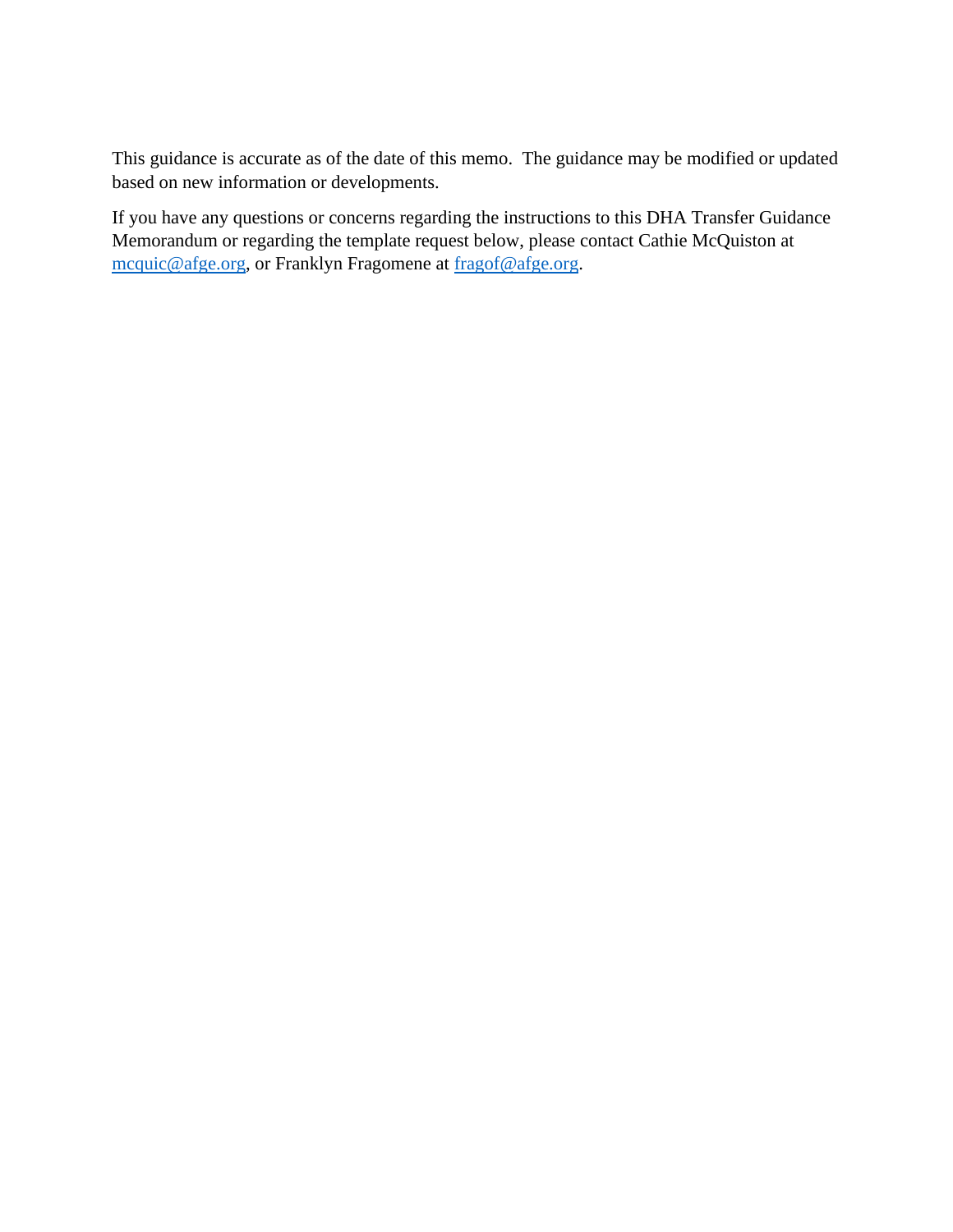This is a request on behalf of the American Federation of Government Employees, under 5 U.S.C. § 7114 (b)(4). For the purpose of this request, the term "information, documents, and other materials" (hereinafter "materials") includes, but is not limited to, any typewritten or handwritten memoranda, reports, summaries, notes, charts, computer database materials, issuances, advisory letters, audio and/or video recordings, or other data in whatever form it might appear.

It is necessary that AFGE receives the following information to prepare proposals for bargaining pursuant to the agency's notice of its intent to transfer certain employees from the [agency] to the Defense Health Agency (DHA).

1. AFGE requests the agency provide a listing of employees it has designated as performing a readiness function and who will not transfer to DHA. I am requesting that these lists include the name, job title, organization/department and first, second and third level supervisor for each of the employees.

AFGE has a particularized need for the information so that the union can develop proposals pursuant to the agency's notice of transfer of employees to DHA. This is information is also necessary so the union may determine whether it should file a grievance or unfair labor practice over the unlawful practice of having bargaining unit employees supervised by another agency. Co-employership is unlawful under 5 U.S.C. Chapter 71 and the union requires the requested information to determine whether there is a violation of law and the proper forum to bring its complaint.

2. AFGE also requests that the agency provide a listing of employees who are transferring from the [agency] to DHA that includes the name, job title, organization/department and first, second and third level supervisor for each of the transferring employees.

AFGE has a particularized need for the information so that the union can develop proposals pursuant to the agency's notice of transfer of employees to DHA. This is information is also necessary so the union may determine whether it should file a grievance or unfair labor practice over the unlawful practice of having bargaining unit employees supervised by another agency. Co-employership is unlawful under 5 U.S.C. Chapter 71 and the union requires the requested information to determine the proper forum to bring its complaint.

3. AFGE also requests that the agency provide an organizational chart showing the chain of command for employees who are transferring to DHA.

AFGE has a particularized need for the information so that the union can develop proposals pursuant to the agency's notice of transfer of employees to DHA.